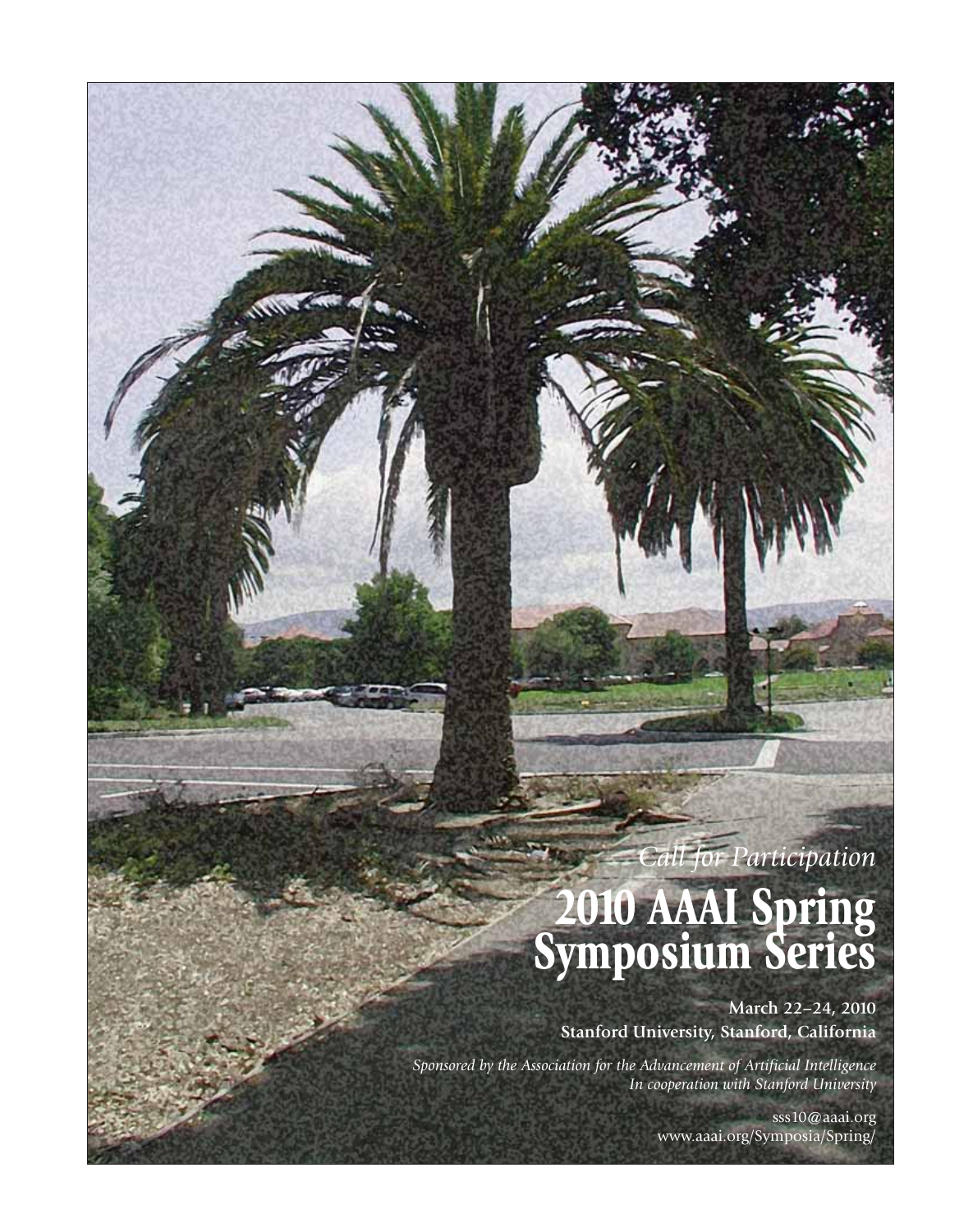#### **Deadlines Common to All Symposia**

- o October 2, 2009: Submission Deadline
- o November 6, 2009: Notification of Acceptance
- o January 22, 2010: Final Electronic Camera-Ready Copy Due

#### **Formatting Guidelines**

o http://www.aaai.org/Publications/Author/author.php



THE ASSOCIATION FOR the Advancement of Artificial Intelligence, in cooperation with Stanford University's Computer Science Department, is pleased to present the 2010 Spring Symposium Series, to be held Monday through Wednesday, March 22-24, 2010 at Stanford University. The titles of the seven symposia are

- $\blacksquare$  Artificial Intelligence for Development (AI-D)
- Cognitive Shape Processing
- n Embedded Reasoning: Intelligence in Embedded Systems
- Intelligent Information Privacy Management
- It's All in the Timing: Representing and Reasoning about Time in Interactive Behavior
- Linked Data Meets Artificial Intelligence
- Using Electronic Tangibles to Promote Learning: Design and Evaluation

An informal reception will be held on Monday, March 22. A general plenary session, in which the highlights of each symposium will be presented, will be held on Tuesday, March 23. Symposia will be limited to between forty and sixty participants. Each participant will be expected to attend a single symposium. AAAI technical reports or working notes will be prepared and distributed to participants in each symposium. In addition to invited participants, a limited number of interested parties will be able to register in each symposium on a first-come, first-served basis. Registration information will be available in December. To obtain registration information, write to:

AAAI Spring Symposium Series 445 Burgess Drive Menlo Park, CA 94025-3442 USA *Voice:* 650-328-3123 *Fax:* 650-321-4457 sss10@aaai.org www.aaai.org/Symposia/Spring/

#### **Submission Date**

Submissions for the symposia are due on October 3, 2008. Notification of acceptance will be given by November 7, 2008. Material to be included in the working notes or technical report of the symposium must be received by January 16, 2009.

Please see the appropriate section in each symposium description for specific submission requirements.

#### **Author Formatting Instructions**

Final electronic camera copy must be submitted in AAAI style. Templates, macros, and formatting instructions are located on the AAAI web site:

■ www.aaai.org/Publications/Author/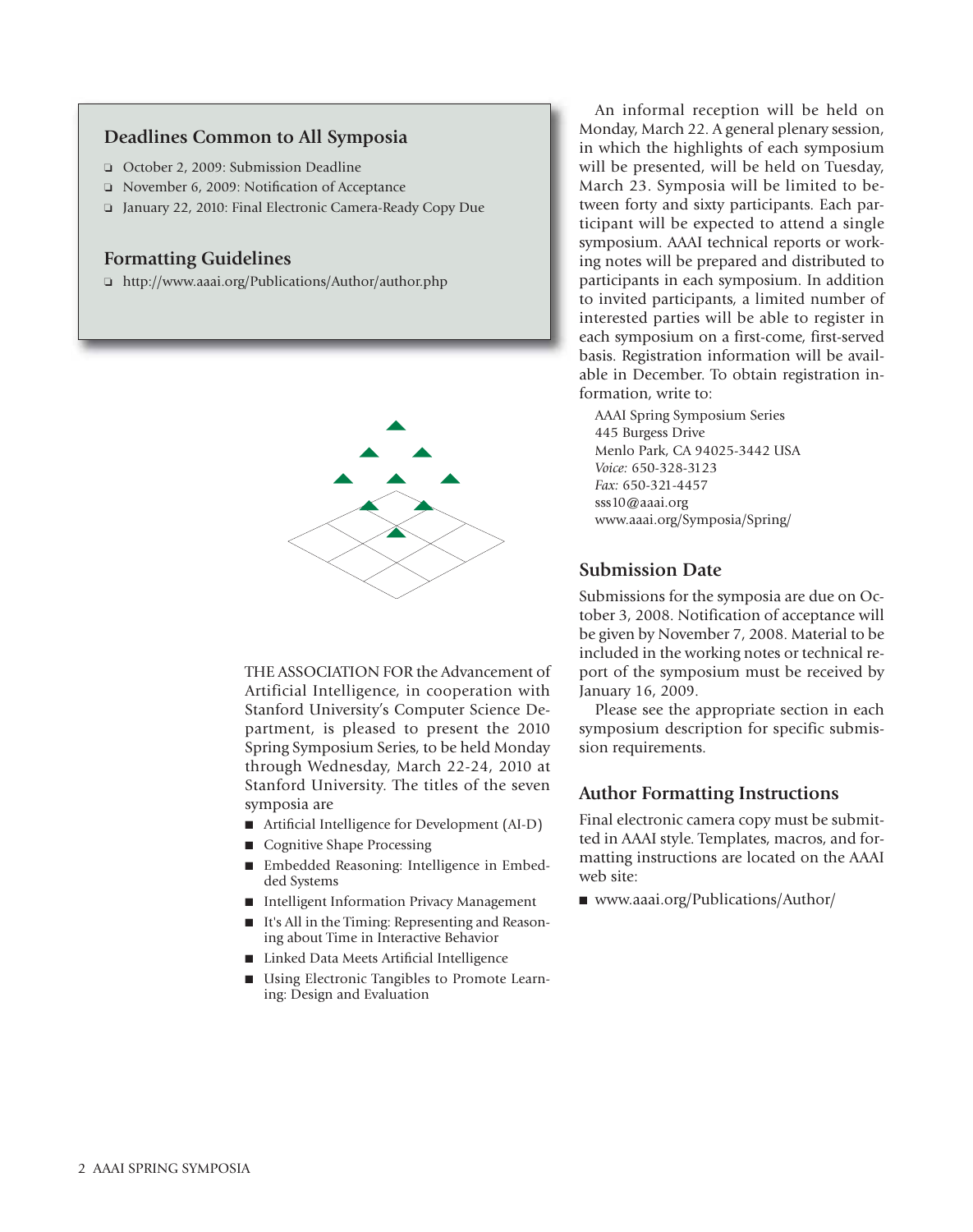There has been great interest in information and communication technology for development (ICT-D) over the last several years. The work is diverse and extends here has been great interest in information and communication technology for development (ICT-D) over the last sevfrom information technologies that provide infrastructure for micropayments to techniques for monitoring and enhancing the cultivation of crops. While efforts in ICT-D have been interdisciplinary, ICT-D has largely overlooked opportunities for harnessing machine learning and reasoning to create new kinds of services, and to serve a role in analyses of data that may provide insights about socioeconomic development for disadvantaged populations. The unprecedented volume of data currently being generated in the developing world on human health, movement, communication, and financial transactions provides new opportunities for applying machine learning methods to development efforts, however. Our aim is to foster the creation of a subfield of ICT-D, which we refer to as artificial intelligence for development (AI-D), to harness these opportunities. To this end, we hope the AAAI Spring Symposium at Stanford will serve as a focal point to bring together a critical mass of researchers who are interested in applying AI research to development challenges.

The goals of the symposium will be to (1) identify a core set of AI-D researchers, (2) explore key topics and representative projects in this realm, and (3) to lay out an ontology of AI-D research challenges and opportunities. We are seeking original contributions in the form of both full papers and position papers on a wide range of related topics. For example, papers could address the potential for machine reasoning to make valuable off-line and real-time inferences from the large-scale mobile phone data sets currently being generated in the developing world. Such analytics could provide a better understanding of social relationships and information flows in disadvantaged societies, as well as guiding and monitoring ICT-D interventions and public policy, and giving insight into population responses to crises. Other topics would include exploring how machine learning and inference could help us understand human mobility patterns, yielding, for example, realtime estimates of the progression of disease outbreaks and guiding public health interventions. Machine reasoning could also provide remote areas with medical support through automated diagnosis, along with guidance for the effective triaging of limited resources and human medical expertise. Additional potential topics include instant machine translation for better communication and coordination among people who speak different languages, user modeling for online tutoring, investment advisory tools, and simulation, modeling, and decision support for agricultural optimization.

The AAAI Artificial Intelligence for Development Spring Symposium at Stanford will help define this new research area, and identify the next steps to establishing a sustainable and vibrant AI-D research community.

#### **Submissions**

Interested participants should submit full papers (6 pages) and position papers (2 pages) in AAAI format to submissions@AI-D.org. Selected papers from the symposium will be published as an AAAI technical report.

#### **Organizing Committee**

Nathan Eagle, cochair (Santa Fe Institute), Eric Horvitz, cochair (Microsoft Research), Kentaro Toyama, cochair (Microsoft Research), Saleema Amershi (University of Washington), Gaetano Boriello (University of Washington and Google), Neil Ferguson (Imperial, UK), Ashish Kapoor (Microsoft Research), John Quinn (Makerere University, Uganda), Roni Rosenfeld (Carnegie Mellon University), Peter Waiganjo Wagacha (University of Nairobi).

#### **For More Information**

For more information, see the supplementary symposium website (ai-d.org).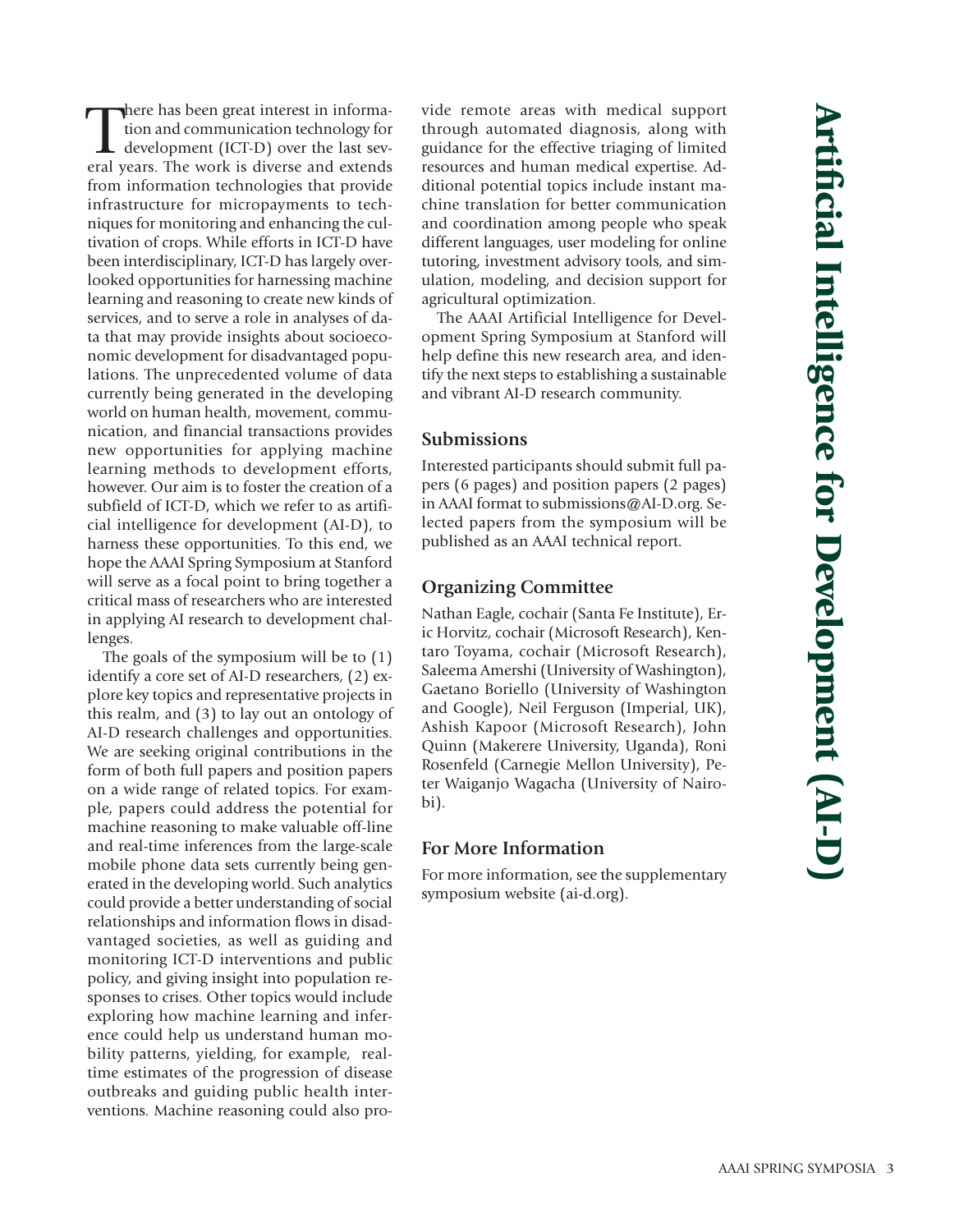Real-world spatial problems typically<br>deal with diverse types of spatial<br>wolve complex objects with meaningful and deal with diverse types of spatial knowledge at the same time and involve complex objects with meaningful and specific shapes. Understanding mental processing of knowledge about shapes thus seems essential for understanding mental processing of spatial knowledge in real world scenarios. With the term "cognitive shape processing" we refer to all forms of knowledge processing involving shape information that are related to, inspired by, or derived from principles found in natural cognitive systems.

The goal of the symposium is to bring together researchers from artificial intelligence and cognitive science to promote the understanding — from a cognitive point of view of how shape information can be acquired, represented, retrieved, (re-)constructed, and integrated with other types of spatial information.

Some sample questions of interest in cognitive shape processing include the following:

- How is shape knowledge represented in and retrieved from long-term mental storage and from technical knowledge bases?
- Is shape knowledge compositional (that is, constructed from elementary shapes) or are specific shapes uniquely represented?
- Is shape knowledge contour-based or areabased? or neither?
- How do prototypical (categorical) shapes relate to specific shapes?
- How does partial shape matching work, that is, when only parts of a specific shape are known or visible?
- How can varying levels of granularity be modeled in shape processing?
- Given that visual and spatial aspects are involved in spatial knowledge processing, how does shape information interact with these modes?
- Is shape information dealt with in 2D, 2?D, 3D, … and how does dimensionality scale up or down?
- What is the role of attention-related processes in cognitive shape processing? How does shape knowledge guide (visual) attention?
- What is the relation between control processes in visual perception and knowledge about shapes?
- How can brain-imaging, eye movement, and behavioral studies contribute to the understanding of cognitive shape processing?
- How do different modes of shape perception interact (for example, visual and haptic)?

The symposium will be scheduled to provide extensive discussion time and group interactions.

#### **Submissions**

Please e-mail submissions of 4-6 pages (preferably in AAAI format as PDF) to barkowsky@sfbtr8.uni-bremen.de. Submissions can be position statements, work in progress, or completed work.

#### **Organizing Committee**

Thomas Barkowsky, Chair (Universität Bremen, barkowsky@informatik.uni-bremen.de, primary contact), Sven Bertel (University of Illinois at Urbana-Champaign, bertel@illinois.edu), Christoph Hölscher (University of Freiburg, hoelsch@cognition.uni-freiburg.de), Thomas F. Shipley (Temple University, tshipley@temple.edu)

#### **For More Information**

For more information, see the supplementary symposium website. (www.spatial-cognition. de/CSP).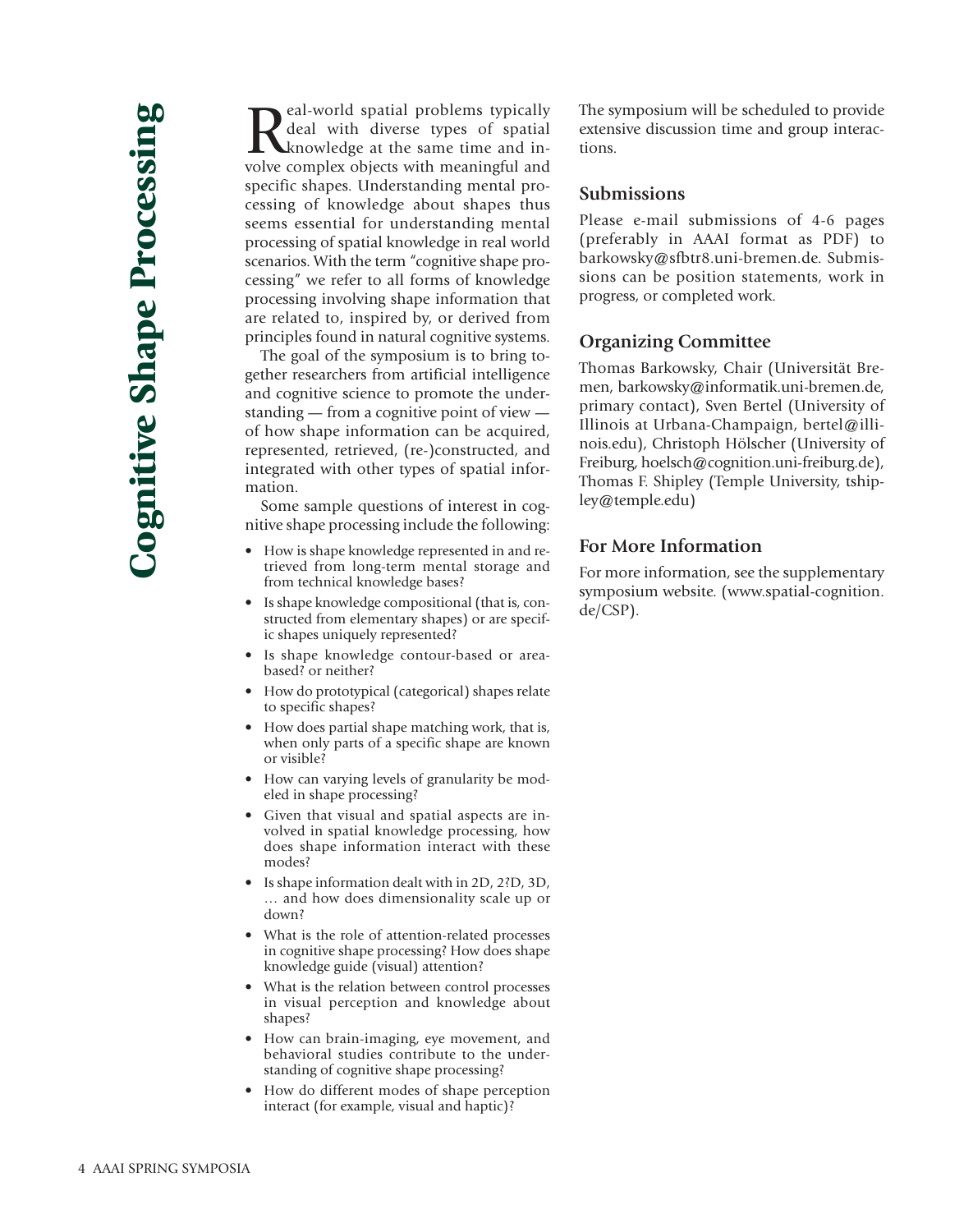The field of embedded reasoning is see-<br>
ing a surge of interest driven by rapid<br>
advances in embedded computing pow-<br>
er and the desire to control increasingly comhe field of embedded reasoning is seeing a surge of interest driven by rapid advances in embedded computing powplex systems safely, efficiently, and reliably. It incorporates the strengths of AI reasoning planning, scheduling, controlling, learning, and diagnosing — into physical systems. This advances system capabilities in solving complex tasks, in acting on high-level goals, and in adapting to changing and uncertain states.

A number of applications are being revolutionized, from robotics to transportation systems to industrial automation. The integrated methods by which we approach these problems are also rapidly evolving. As illustrated by recent research programs and applications, these emerging capabilities require a tight integration of diverse techniques with a strong multidisciplinary understanding of their relationship. The traditional interfaces of the fields of AI reasoning, control, and human factors are becoming blurred, with control system optimizations running on embedded processors, and artificial intelligence controlling autonomous vehicles.

Intelligence in embedded systems faces a number of challenges to enable systems of sensors, actuators, and processors to be adaptive, distributed, and robust. There is often a tight coupling with both the physical world and temporal requirements, leading to challenges in real-time execution and in process and communication concurrency. Systems must be able to understand their environment and act intelligently and often autonomously, with potentially noisy sensor inputs and imperfect models of system behavior. They often involve the integration of capabilities such as inference, strategic and tactical planning, optimal behavior selection, and reactive control. It is vital to consider the associated programming paradigms and approaches to verification and fault tolerance. Systems must interact appropriately with each other and transparently with their human operators. Embedded reasoning systems draw upon a multitude of technologies.

We invite researchers to bring perspectives from multiple disciplines including control, artificial intelligence, and human factors research. Additionally, survey and comparison papers are welcome. The goals are to bring researchers together to share and discuss existing techniques, present new approaches, and to learn from and celebrate recent examples of successful experiments and applications on the frontiers of embedded reasoning. This symposium is meant to encourage direct comparisons of theories and of implementations to unify concepts from varying perspectives, and to provide a venue for discussion on the direction of the field.

#### **Submissions**

Prospective participants are invited to submit either full papers (up to 8 pages), short or position papers (2–4 pages), or panel proposals (up to 2 pages, indicating the names, affiliations, and e-mail addresses for all panelists). Where appropriate, participants are strongly encouraged to demonstrate projects at the symposium for other symposium participants (please indicate this with paper submissions). Selected papers (both long and short) from the symposium will be published as an AAAI technical report.

All submissions should be in PDF format adhering to AAAI style, and should be sent to Gabe Hoffmann at gabeh@parc.com. Optional videos accompanying submissions (under 10 MB) will be shared on the workshop website.

#### **Organizing Committee**

Michael Beetz (Tech. Univ. of Munich), Johan de Kleer (PARC), Jeremy Frank (NASA ARC), Gabe Hoffmann, Chair (PARC), Michel Ingham (NASA JPL), Lukas Kuhn (PARC), Conor McGann (Willow Garage), Claire Tomlin (UC Berkeley).

#### **For More Information**

For more information, see the supplementary symposium website. (era.parc.com/aaai\_er10).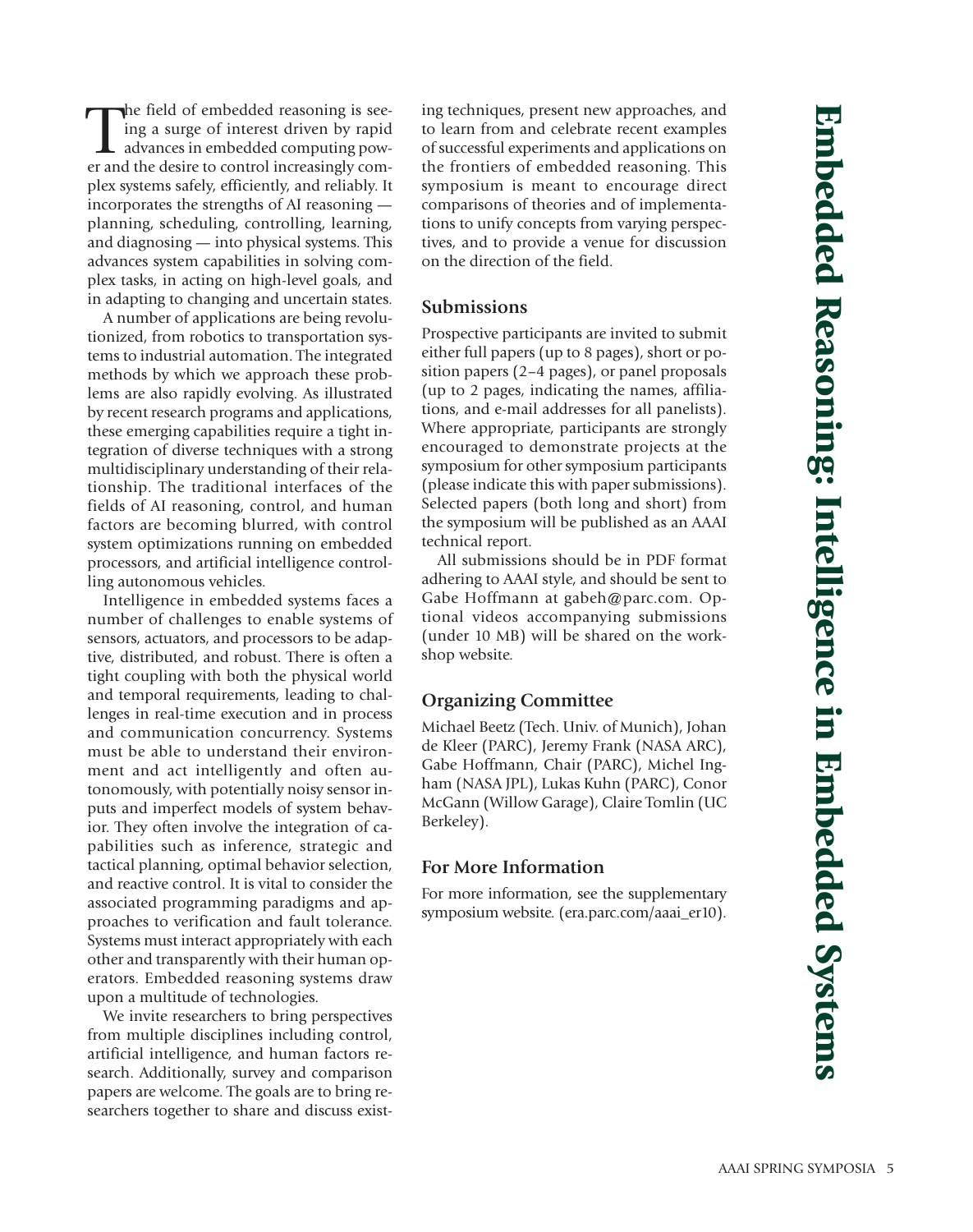Inlocking and harvesting value embed-<br>ded in personal information can lead<br>to disclosure of private information<br>and subsequent harm. Business practices for ded in personal information can lead to disclosure of private information and subsequent harm. Business practices for personal information management are subject to privacy law; however, law is jurisdiction based and information is typically collected across different economies with a wide range of cultural attitudes, social norms, business practices and legal frameworks for privacy.

The symposium will focus on fresh and intelligent multidisciplinary approaches to information privacy management. It will develop a better understanding of the underlying tension between transparency and disclosure in the privacy versus business strategy arena. There is a significant and growing need to use intelligent technology-enabled tools and techniques to assist users in monitoring and managing their personal information and its usage in a more transparent proactive fashion.

Individuals possess a digital footprint that applications can discover and exploit. Individuals can benefit by increased relevance of services offered; however, if privacy is not adequately protected, then personal information is disclosed and privacy compromised.

The underlying nature of the web and how it is used has changed dramatically over the last decade, creating a profound need for smarter, more effective privacy management. There are major advantages in pursuing a best practices approach because personal information flows that respect privacy promote sustainable innovation in technology-enabled services. Trust plays an important role in privacy management and without trust consumers avoid engagement, they minimize or falsify responses, and as a result business opportunities are missed, and innovation is retarded.

#### **Topics**

- Privacy Leadership and Governance
- Privacy Principles, Policies and Procedures
- Privacy Requirements
- Privacy Management Best Business Practice
- Information Privacy Protection
- Information Privacy Law
- Privacy and Information Aggregation and Inte-

#### gration

- Privacy Codes of Practice
- Personally Identifiable Information
- Privacy Related Laws and Global Issues
- Intelligent Privacy Management Technologies
- Privacy in Social Networks and Recommender Systems
- The Role of Trust and Risk Management in Privacy Protection

#### **Submissions**

Interested participants should submit full papers (up to 6 pages) or position papers (2 pages) in AAAI format as PDF documents to Mary-Anne Williams at mary-anne@it.uts. edu.au. Selected papers from the symposium will be published as an AAAI technical report.

#### **Organizing Committee**

Michael Genesereth (Stanford University, genesereth@stanford.edu) and Mary-Anne Williams (University of Technology, Sydney, mary-anne@it.uts.edu.au)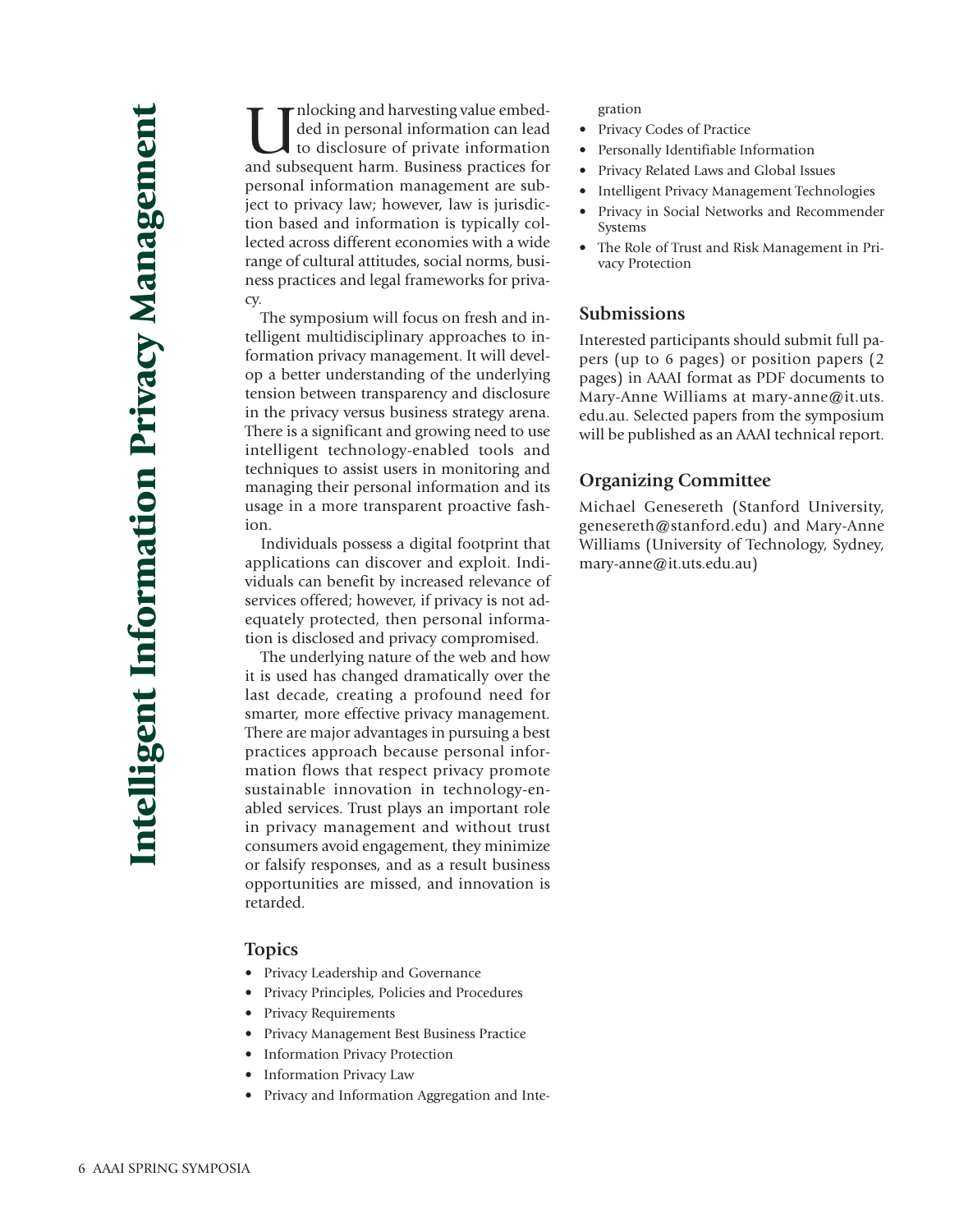**P**eople do not experience the world sole-<br>timing of our perceptions and behav-<br>iors has as much of an impact on our experily as an ordered sequence of events. The timing of our perceptions and behaviors has as much of an impact on our experiences as the nature of the events themselves. Yet many of the representations currently used to model human behavior do not incorporate explicit models of the temporal expression of these stimuli or actions. Dynamic behavior is often modeled sequentially in such a way that its temporal resolution is reduced and potential nonstationarity is ignored for the sake of computational efficiency (as in Markov state-based models of behavior), or causal mappings between observations and behavior are simplified to mitigate the sparseness of available datasets. Given that any artificial agent designed to interact with people will be dealing with intelligent partners with rich mental representations of time, are we using the appropriate representations?

The issue of timing can be even more critical when designing natural interactive social behaviors for robots or other synthetic characters. Human social behaviors are extremely dependent on a close feedback loop of simultaneous and coordinated activity between multiple interactors. Yet how to best represent these interdependencies and temporal relationships to produce interactive behaviors is just beginning to be explored and understood from a computational perspective. Speed, acceleration, tempo, and delay are concepts that AI and robotics researchers recognize as important in everything from motor control to verbal communication, but we do not yet possess a well-motivated framework for how these temporal considerations should be designed into our systems.

This symposium is oriented towards several different groups of researchers, including, but not limited to: computer scientists who use machine learning techniques to model human behavior, psychologists and neuroscientists who study social behavior, and designers of robots or computational artifacts that interact naturally with humans in real time. By bringing together members of these communities through a shared interest in temporal representations, our goal is to identify critical areas of study and promising techniques. Papers on any aspect of modeling or studying the temporal aspects of human or human-machine social interaction are welcome.

#### **Submissions**

Interested participants may submit either full length papers (up to 6 pages in AAAI format) or short papers or extended abstracts (2 pages). Reports on experimental results, descriptions of implemented systems, and position papers are all welcome. Please e-mail submissions to aaai10sstime@google-mail. com.

#### **Organizing Committee**

Frank Broz (University of Hertfordshire), Marek Michalowski (Carnegie Mellon University), Emily Mower (University of Southern California)

#### **For More Information**

For more information, see the supplementary symposium website. (asimov.usc.edu/~mower/aaai10ss\_time)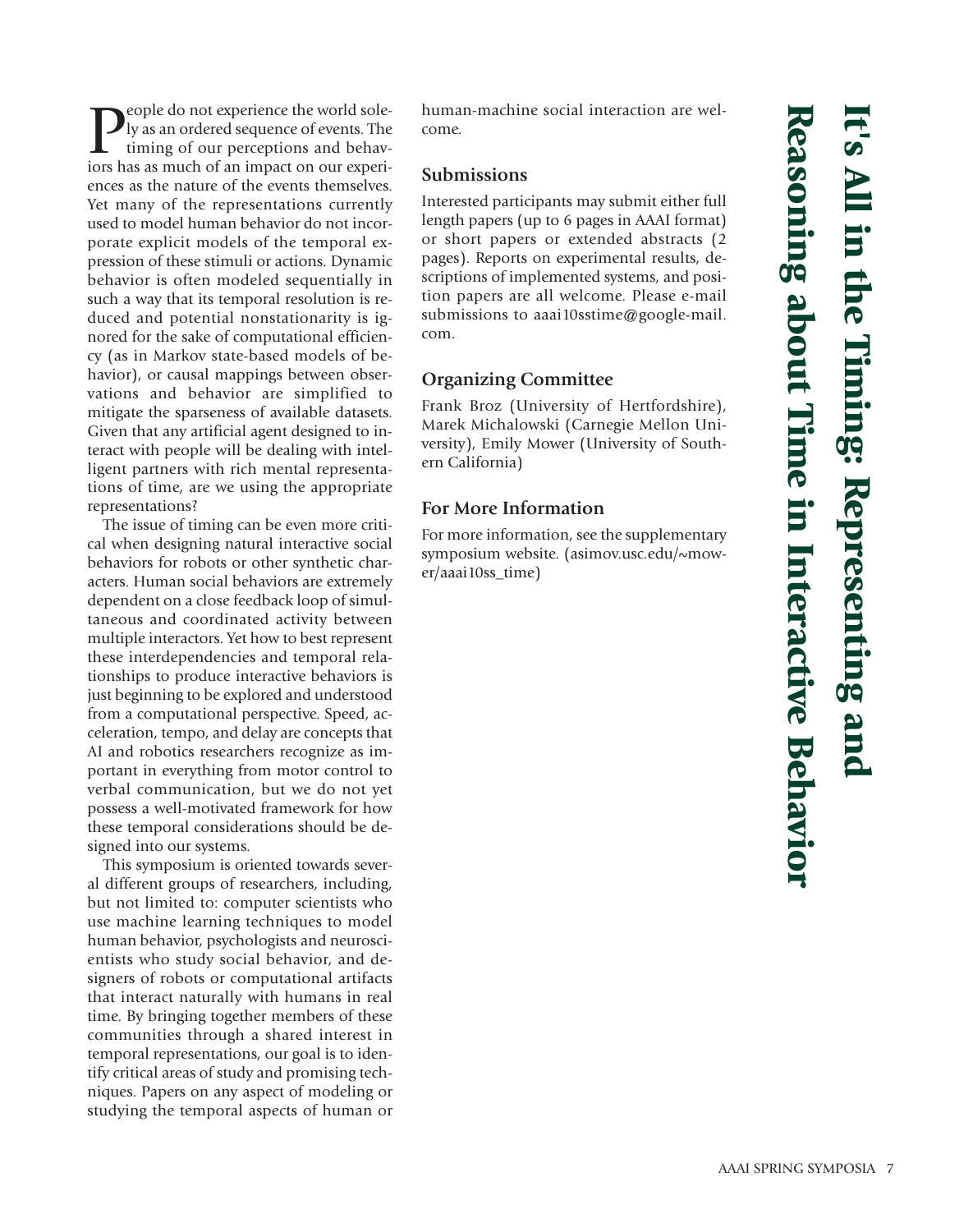The goal of linked data is to enable people to share structured data on the web as easily as they can share documents to-<br>day. The basic assumption behind linked dahe goal of linked data is to enable people to share structured data on the web as easily as they can share documents tota is that the value and usefulness of data increases the more it is interlinked with other data. Today, this emerging web of data includes data sets as extensive and diverse as DBpedia, Geonames, US Census, EuroStat, MusicBrainz, BBC Programmes, Flickr, DBLP, PubMed, UniProt, FOAF, SIOC, OpenCyc, UMBEL, Virtual Observatories, and Yago.

The availability of this linked data creates a new opportunity for the exploitation of AI techniques that have historically played a central role in knowledge representation, information extraction, information integration, and cognitive agents. The symposium is aimed at bringing together researchers working on linked data and AI. Successful submissions will address at least some aspect of both areas.

*Light-Weight Ontologies for Linked Data*

- Light-weight representation languages for capturing linked data
- Light-weight ontologies to specify semantics in linked data
- Conceptual modeling techniques for representing linked data
- Ontology community evolution and maintenance environments for use with linked data

#### *Semantic Publishing*

- Tools for publishing large data sources using light-weight ontologies on the web (for example, relational databases, XML repositories)
- Curating policies and approaches for linked data
- Embedding linked data with semantics into classic web documents (for example, GRDDL, RDFa, Microformats)
- Business models for linked data publishing and consumption

*Exploiting Linked Data*

- User interaction and usability issues surrounding linked data
- Visualization techniques for exploring linked data
- Use of machine learning algorithms for linking and identity resolution
- Inference and techniques for answering questions using linked data
- Exploiting rich knowledge bases in conjunction with the linked data

*Linked Data Application Architectures*

- Crawling, caching and querying linked data on the Web
- Linked data search engines and search interfaces
- Building intelligent agents that exploit linked data

#### **Submissions**

Interested participants should submit full papers (6 pages) or position papers (2 pages) in AAAI format to linkedai.admin@gmail.com. Reports on experimental results, descriptions of implemented systems, and position papers are all welcome. Selected papers from the symposium will be published as an AAAI technical report.

#### **Organizing Committee**

Dan Brickley (VU University Amsterdam), Vinay K. Chaudhri (SRI International), Harry Halpin (University of Edinburgh), Deborah McGuinness (Rensselaer Polytechnic Institute).

#### **For More Information**

For more information, see the supplementary symposium website. (www.foaf-project.org/ events/linkedai).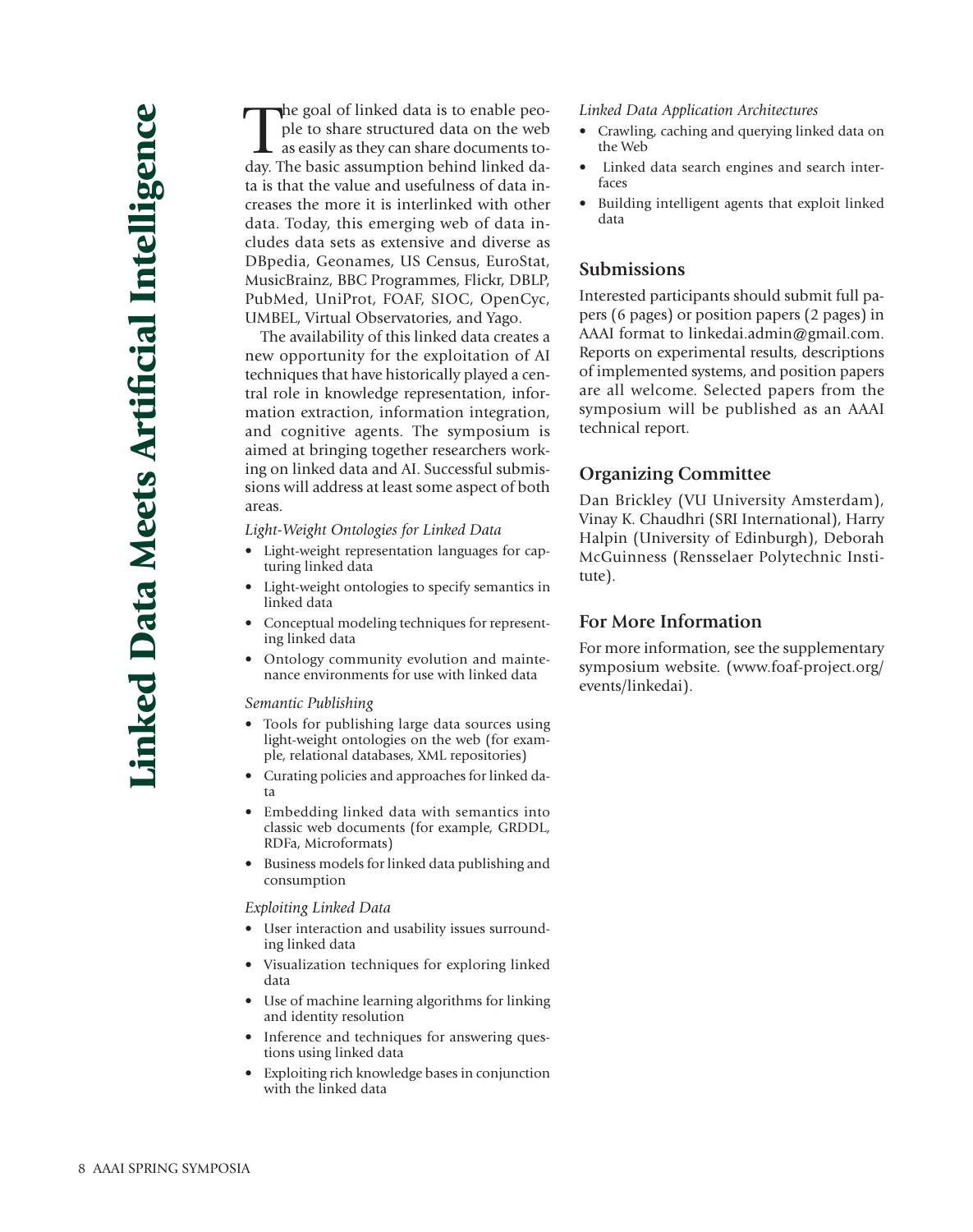For over twenty years, robots, electronics,<br>
microcontrollers, and other physically-<br>
instantiated devices have been used as<br>
educational tools in both formal (in-school) or over twenty years, robots, electronics, microcontrollers, and other physicallyinstantiated devices have been used as and informal (out-of-school) settings. Particularly at the high school and undergraduate levels, these tools have been used to enhance computer science education and illustrate artificial intelligence concepts. In the last several years, a number of programs have been developed which use physically instantiated devices to promote learning in a wider variety of topics, including science, engineering, math, as well as storytelling, sculpture, and other art forms. Such programs, while not always directly teaching AI concepts, do promote technological literacy in participants and may motivate some to further study in science, technology, engineering, and math (STEM). In order to further expand programs based on electronic, tangible components into these and other areas, it is important to demonstrate the impacts that these education programs have on participants, in both the shortand the long-term.

This symposium will provide a forum for researchers working with many different types of programs, including researchers in robotics, computer science, education, and formal and informal learning evaluation. This symposium will highlight (1) work featuring AIand electronic tangibles used to promote learning in any topic (including approaches targeting arts and humanities in addition to STEM education); and (2) descriptions of the evaluation methodology and impacts of such programs.

#### **Topics**

Topics of interest include the following:

- Design of physically instantiated electronic educational tools
- Curriculum design process
- Evaluation methodology for programs featuring electronic tangibles
- Evaluation results from such programs, both quantitative and qualitative.

We welcome contributions describing programs both in and out of school settings, utilizing a variety of electronic tangibles (robots, microcontrollers, …), targeting any age, and promoting learning in the arts, humanities, or STEM disciplines. In addition to papers, we welcome short abstracts for demonstration, hands-on, and panel discussion sessions.

#### **Submissions**

We welcome prospective participants to submit either full papers (up to 6 pages), short papers (1–2 pages), or panel proposals (up to 2 pages, clearly indicating the names, affiliations, and e-mail addresses for all panelists). Where appropriate, participants are strongly encouraged to demonstrate educational projects at the symposium or provide hands-on experiences for other symposium participants (please indicate your demonstration plans with paper submissions). Selected papers (both long and short) from the symposium will be published as an AAAI technical report. All submissions should be in PDF format adhering to the AAAI conference paper formatting guidelines, and should be sent to Tom Lauwers at tlauwers@andrew.cmu.edu.

#### **Organizing Committee**

Aude Billard (EPFL), Douglas Blank (Bryn Mawr College), Emily Hamner (Carnegie Mellon University), Tom Lauwers, Cochair (Carnegie Mellon University), Kristen Stubbs, Cochair (iRobot Corporation).

#### **For More Information**

For more information, see the supplementary symposium website. (www.cs.cmu.edu/ ~AAAI10-ETPL).